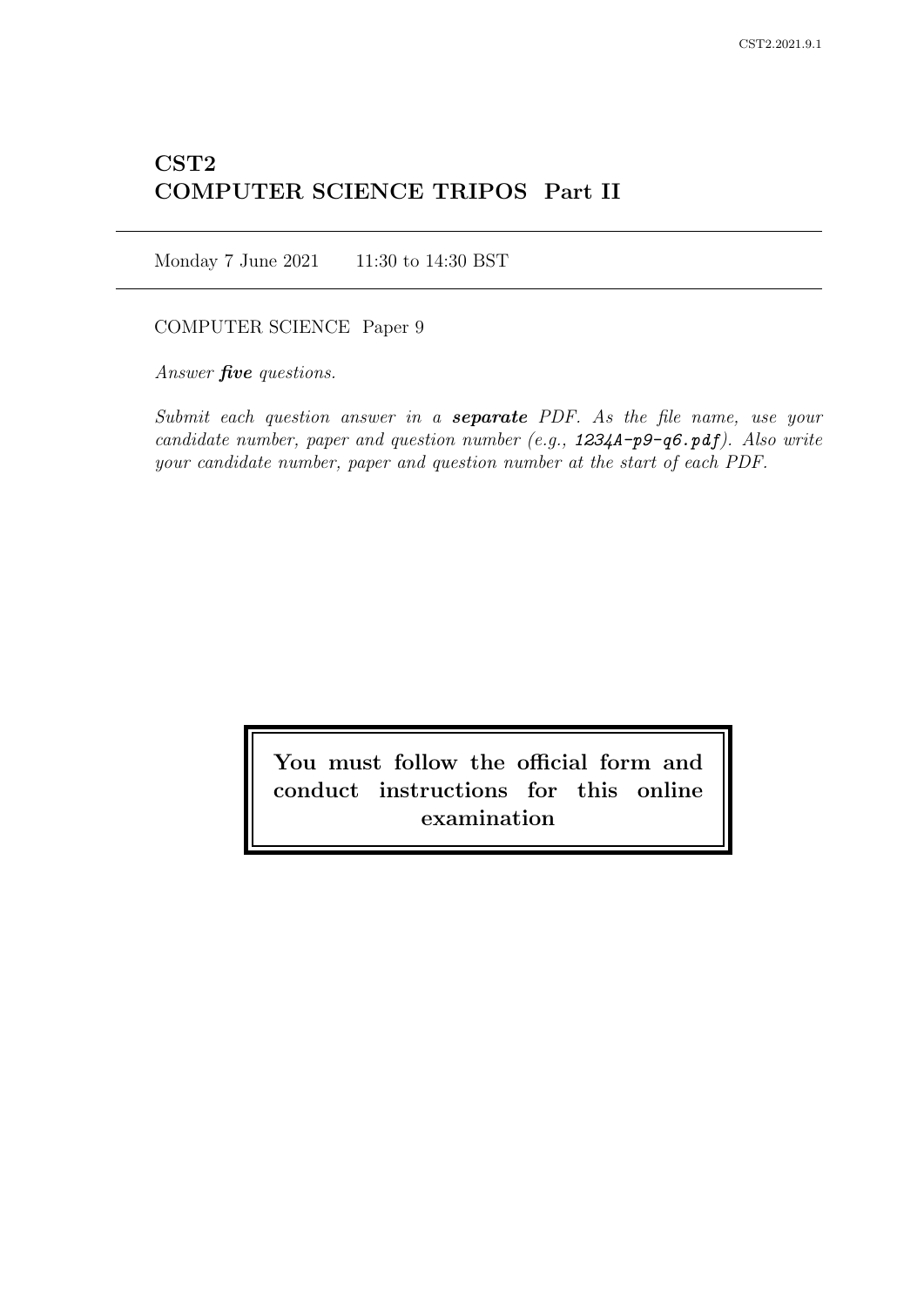#### 1 Advanced Algorithms

(a) Assume you have a randomised approximation algorithm for a maximisation problem, and your algorithm achieves an approximation ratio of 2. What can you deduce for

 ${\bf E}[C^*/C],$ 

where  $C^*$  is the cost of the optimal solution,  $C$  is the cost of the solution of the approximation algorithm, and  $\mathbf{E}[\cdot]$  denotes the expectation? [4 marks]

- (b) Consider the following optimisation problem on graphs: Given an undirected, edge-weighted graph  $G = (V, E, w)$  with  $w : E \to \mathbb{R}^+$ , we want to find a subset  $S \subseteq V$  such that  $w(S, V \setminus S) = \sum_{e \in E(S, V \setminus S)} w(e)$  (the total sum of weights over all edges between S and  $V \setminus S$  is maximised.
	- $(i)$  Design a polynomial-time approximation algorithm for this problem. Also analyse its running time and prove an upper bound on the approximation ratio. [8 marks]
	- $(ii)$  Find a graph which matches your upper bound on the approximation ratio from Part  $(b)(i)$  as closely as possible. [4 marks]
	- (iii) Consider now the following generalisation of the problem. Given an integer  $k \geq 2$ , we want to partition V into disjoint subsets  $S_1, S_2, \ldots, S_k$  so that we maximise

$$
\sum_{i=1}^k w(S_i, V \setminus S_i).
$$

Describe an extension of your algorithm in Part  $(b)(i)$ . What approximation ratio can you prove for this algorithm? [4 marks]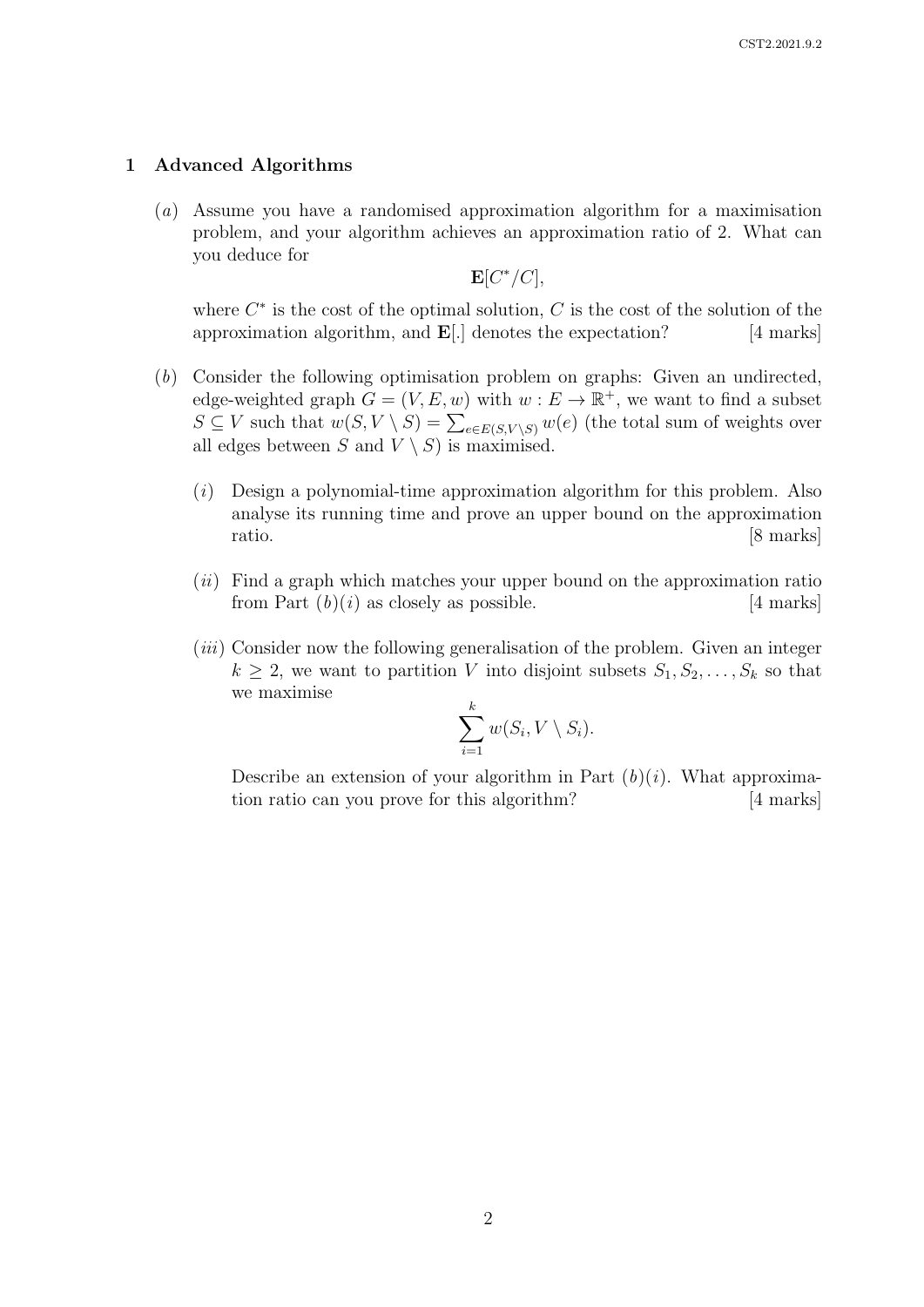### 2 Bioinformatics

- (a) Compute the local alignment between the following sequences: GATTACA, TATACG with the following rules: match score =  $+5$ , mismatch =  $-3$ , gap penalty =  $-4$  and discuss how the alignment depends on the choices of match scores, mismatch and gap penalty. [5 marks] scores, mismatch and gap penalty.
- (b) Discuss how a local alignment algorithm allows identification of internal sequence duplications. [3 marks]
- (c) Define the UPGMA algorithm and state and justify its complexity. What is the output of the algorithm given the distance matrix of the species  $X_1, X_2, X_3, X_4$ below?

$$
\begin{pmatrix}\n species & X_1 & X_2 & X_3 \\
X_2 & 2 & & \\
X_3 & 4 & 4 & \\
X_4 & 6 & 6 & 6\n\end{pmatrix}
$$

[4 marks]

- (d) Discuss a method to perform random access in DNA-based storage memory. [4 marks]
- (e) Discuss with one example the complexity of the Gillespie algorithm and comment on the main differences with respect to a deterministic approach. [4 marks]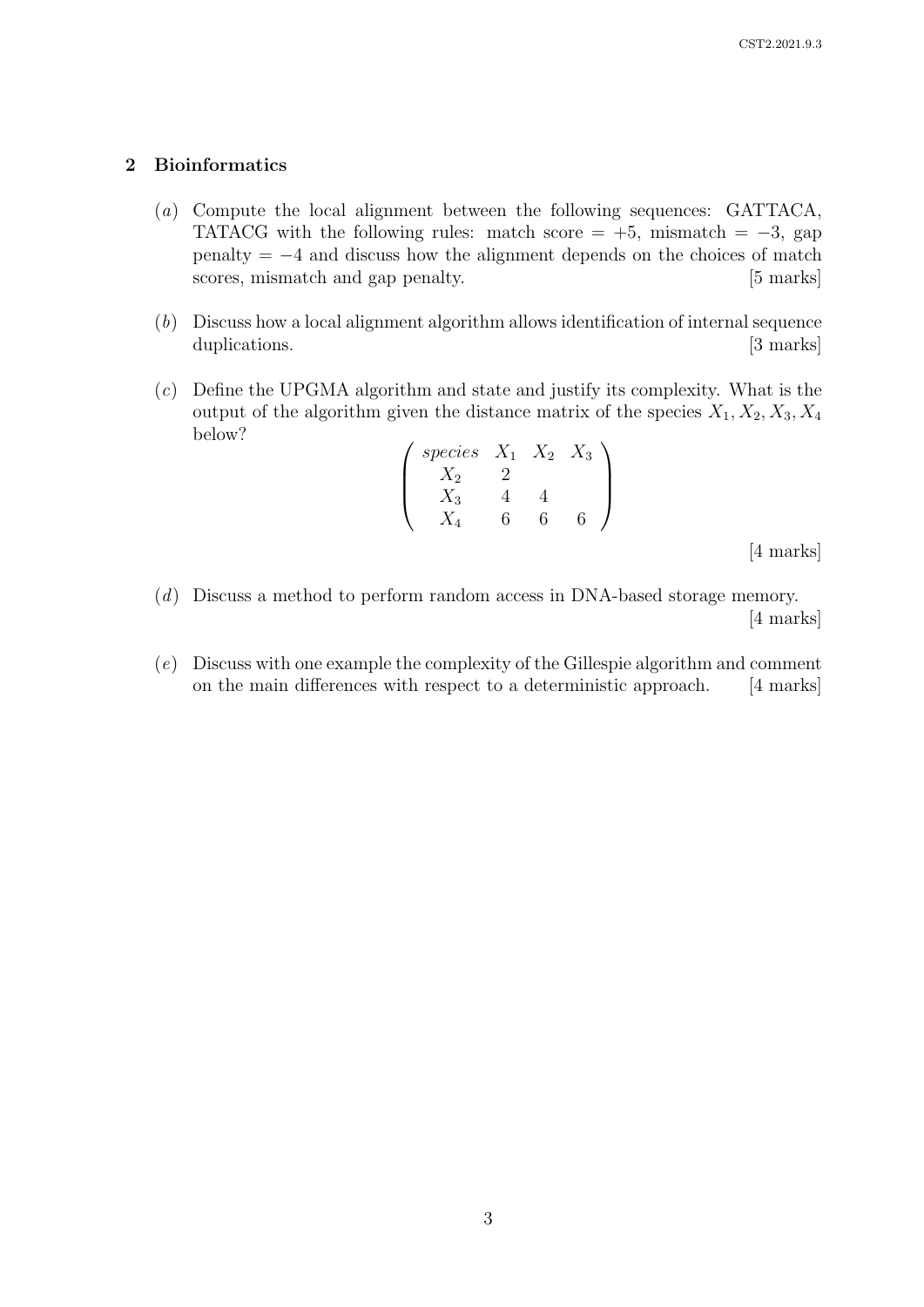## 3 Business Studies

You create a startup that helps companies manage office space use to boost employee wellbeing while minimising the potential for workplace virus transmission.

After an intense 9 months of building a prototype and trialling it with early customers you demonstrate enough market traction to raise funding and hire a team of 15 people to support your growing customer base.

You've just completed your first month of work with the new team in your new and larger office space when the government announces a new 2-month lockdown where your staff must work from home.

As workers are no longer going to be in offices at the same rate, sales slow down. Confident that this is just temporary you decide to put 5 employees on furlough, with government support, until the lockdown is lifted.

- (a) Discuss what needs to be done to support your employees as you transition the business to everyone working from home. [8 marks]
- (b) Unfortunately, at the end of the initial lockdown period the government decides to extend it by another month. Looking at your financial forecasts you do not have enough funds to continue the business in its current form. Discuss what options are available to you. [12 marks]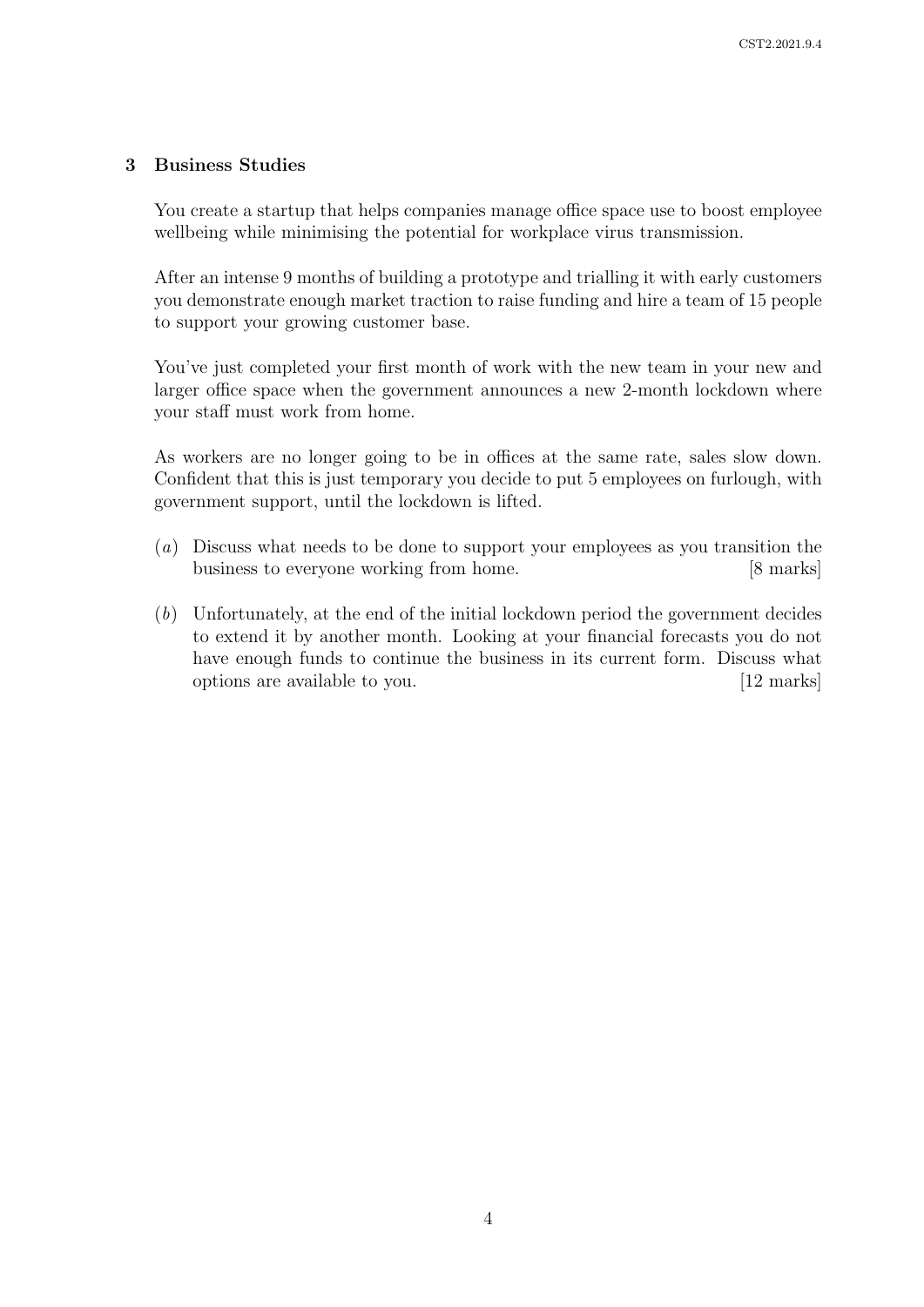#### 4 Comparative Architectures

- (a) A superscalar processor may speculatively execute loads even when one or more earlier stores have not yet computed their memory addresses. In practice, we would need to restart execution from the speculative load if a memory-carried dependency is subsequently detected.
	- $(i)$  With the help of some additional hardware it is possible to record which loads cause such ordering violations. Briefly outline how this could be done and how such a record could be used to help improve performance.

[3 marks]

- $(ii)$  Describe why such a scheme may unnecessarily delay the issuing of a load even when the mechanism correctly recalls that the load has led to an order violation between a store and load in the past? [4 marks]
- (b) Why might it also be advantageous for a superscalar processor to predict whether a particular load will hit or miss in the processor's L1 data cache? [3 marks]
- (c) You are asked to design hardware to run artificial neural network applications in a high-performance and energy-efficient manner. Such workloads can typically make good use of many multiply-accumulate (MAC) units operating in parallel and narrow datatypes. Your system is required to support a range of different neural networks that vary considerably in the type of computations they perform. You consider three approaches: (1) to use a multicore processor; (2) to design a single domain-specific accelerator; (3) to compose your design from two or more domain-specific accelerators where each is specialised for different types of neural network.
	- $(i)$  What are the advantages and disadvantages of each approach? [6 marks]
	- (ii) Describe one possible way of organising the multicore processor and a possible choice for the architecture(s) of its individual cores. Briefly justify your design decisions. [4 marks]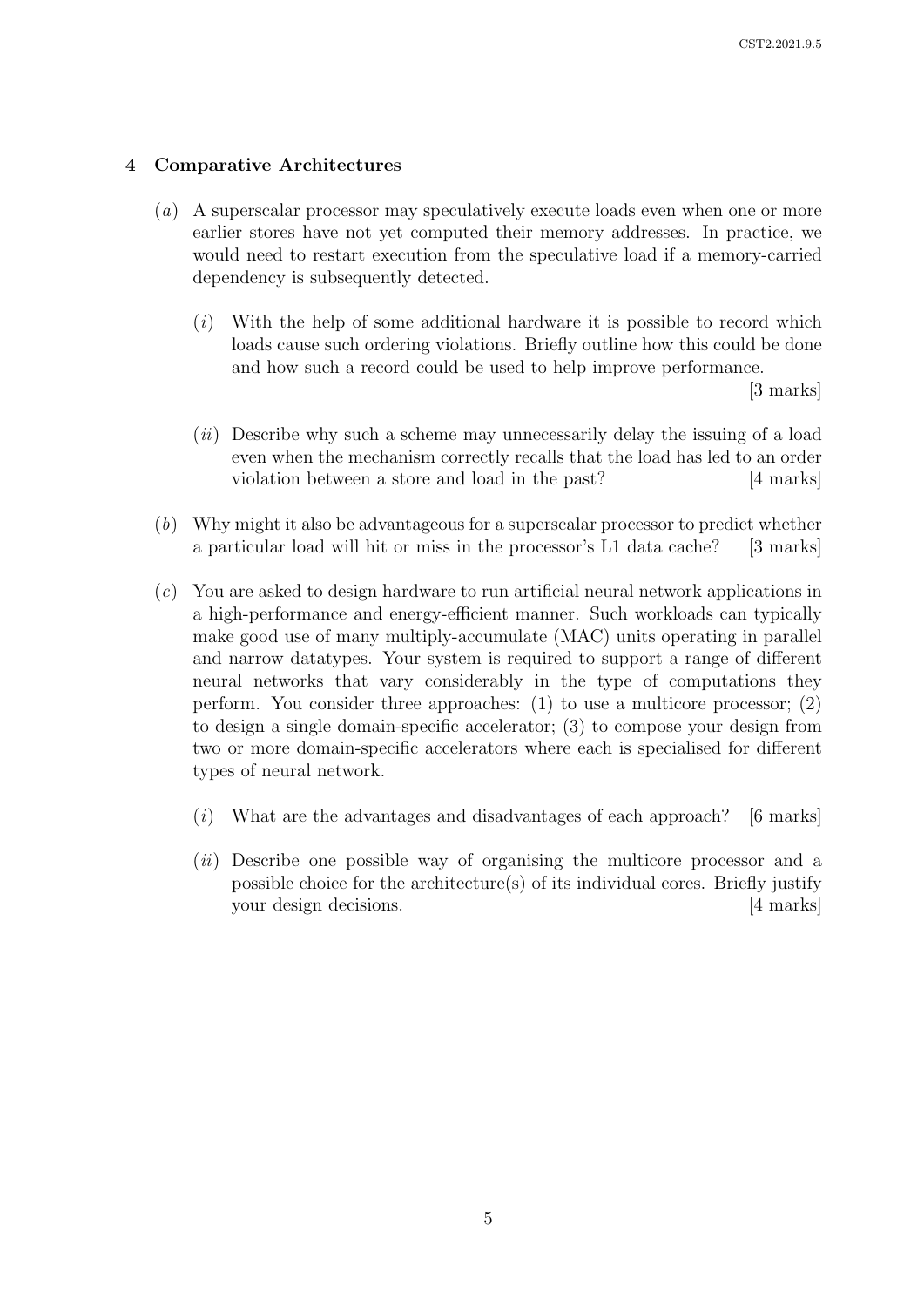#### 5 Computer Vision

(a) Inferring a 3D object shape from shading variation across a surface depends on assumptions about how Lambertian or how specular each area is. For a surface reflectance map  $\phi(i, e, q)$  having a mixed form,

$$
\phi(i, e, g) = \frac{s(n+1)(2\cos(i)\cos(e) - \cos(g))^n}{2} + (1 - s)\cos(i)
$$

give a range of values for s and n that would arise for:  $(i)$  a matte surface, and (ii) a glossy surface. What form of reflectance map  $\phi(i, e, q)$  describes (iii) a mirror, and what form describes (iv) the lunar surface? (v) Why is  $\phi(i, e, q)$  as specified above sometimes called the "Face Powder Equation"? (vi) How does the lunar form of  $\phi(i, e, g)$  explain why the full moon looks like a flat 2D penny in the sky, rather than a 3D sphere like a ping-pong ball?  $[8 \text{ marks}]$  $ba$ [8 marks] negative pairs. T is the set of all possible triplets in the

 $(b)$  A breakthrough in face recognition accuracy arose when machine learning on big datasets minimised a loss function involving terms like  $\| f(x_i^a) - f(x_i^b) \|$ imised a loss function involving terms like  $|| f(x_i^a) - f(x_i^p) ||_1^2$ and  $|| f(x_i^a) - f(x_i^n) ||^2$  on triples of embeddings for  $f(x_i^a)$  (anchor faces),  $f(x_i^a)$  $\|x_i^n\|$  ||<sup>2</sup> on triples of embeddings for  $f(x_i^a)$  (anchor faces),  $f(x_i^p)$ (positive examples: same face), and  $f(x_i^n)$  (negative examples: different faces).  $d_i$ , where  $d_i$  is the same face), and  $f(x_i^n)$  (negative examples: different faces)  $\lim_{n \to \infty} \frac{\sin n}{n}$  $\frac{1}{2}$ 



This approach treats false matches and failures-to-match as equally bad errors.  $\frac{1}{2}$  **positive**, both of  $\frac{1}{2}$  **positive**, and  $\frac{1}{2}$  **positive**, and  $\frac{1}{2}$ But their costs are vastly different for a 1-to-1 face verification system (that just makes a 'yes/no' decision), versus a face identification system that may need Propose a parameterised loss function for an algorithm that can be tuned for the different costs of the two error types, false matches and failures-to-match. Explain how its parameter(s) should reflect the numbers of potential false match  $\alpha$  ist, he avoided in a large-scale search collisions that must be avoided in a large-scale search. [6 marks]  $\mathbf{s}$ to search a database the size of an entire nation, returning an actual identity. *iffer marks* 

between *all* faces, independent of imaging conditions, of  $(c)$  A surprising aspect of human vision is the prevalence of quite striking illusions, which cannot be defeated even by being aware of them. Are visual illusions "bugs", or "features" that should be built into computer vision algorithms? Consider in your answer both the tiling illusion (in which all horizontal lines really are parallel), and the hollow mask illusion below (in which the face always  $\frac{1}{1}$  is the more more more introduced verification. appears convex even when the mask is concave in presentation).  $\frac{1}{2}$  is equal poorly in and poorly image faces for  $\frac{1}{2}$  in and poorly image faces faces for  $\frac{1}{2}$  in and poorly image faces for  $\frac{1}{2}$  in and poorly image faces for  $\frac{1}{2}$  in and poorly image for  $\frac{1$ recenterative triplets of  $\frac{1}{2}$ 



 $[6 \text{ marks}]$ To have a meaningful representation of the anchor-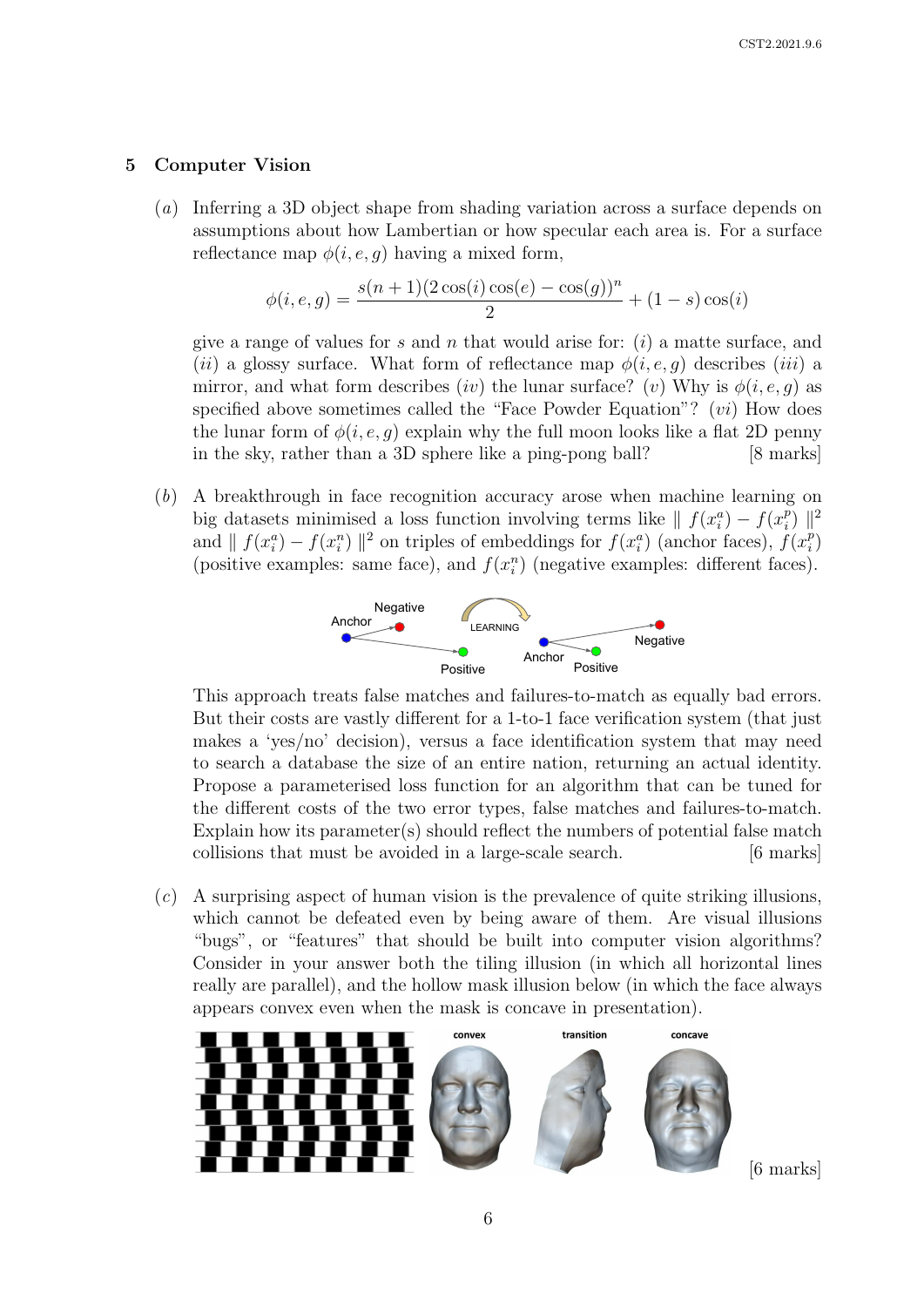#### 6 Cryptography

(a) CrashHash is a cryptographic hash function invented by your colleague this morning. It zero-pads input X, splits it into n 256-bit blocks  $x_1||x_2|| \dots ||x_n =$  $X\|0^{(-|X|)}$  mod 256 and then appends a length-indicator block  $x_{n+1} = \langle |X| \rangle$ , as in the Merkle–Damgård construction. It then iterates a 512-bit to 256-bit compression function of the form  $C(K, M) = E_K(M)$ , where  $E_K(M)$  is a blockcipher E applied with 256-bit key K to 256-bit message block  $M$ , as

$$
z_1 = C(\langle 0 \rangle, x_1)
$$
  
\n
$$
z_i = C(z_{i-1}, x_i) \qquad (1 < i \le n+1)
$$

The value  $H(X) = z_{n+1}$  is the hash value returned. Show that *CrashHash* is not collision resistant, even if E is replaced with an *ideal cipher*. [6 marks]

- $(b)$  (i) How can one modify an implementation of the DES encryption function to obtain the decryption function? [4 marks]
	- (*ii*) Name two other features of DES that made it well suited for hardware implementation. [2 marks]
- (c) Your colleague has generated a set of  $m = 200000$  RSA key pairs that include a modulus  $n_i = p_i q_i$  where  $p_i$  and  $q_i$  are 1536-bit prime numbers (for  $1 \leq i \leq m$ ). The corresponding  $p_i$  and  $q_i$  values were discarded immediately after key generation and are no longer available.

Due to a bug in your colleague's key-generation software, two types of fault have appeared in a random subset of the issued key pairs:

- (*i*) For some key pairs *i* we have  $p_i = q_i$ .
- (ii) For some key pairs i there exists another key pair j in that set with  $p_i = p_j$ and  $i \neq j$ .

Suggest practical tests that can identify all public keys affected by either of these problems and state how often the algorithms involved have to be executed for this task. [4 marks]

(d) Calculate  $7^{2000}$  mod 100 by hand. [4 marks]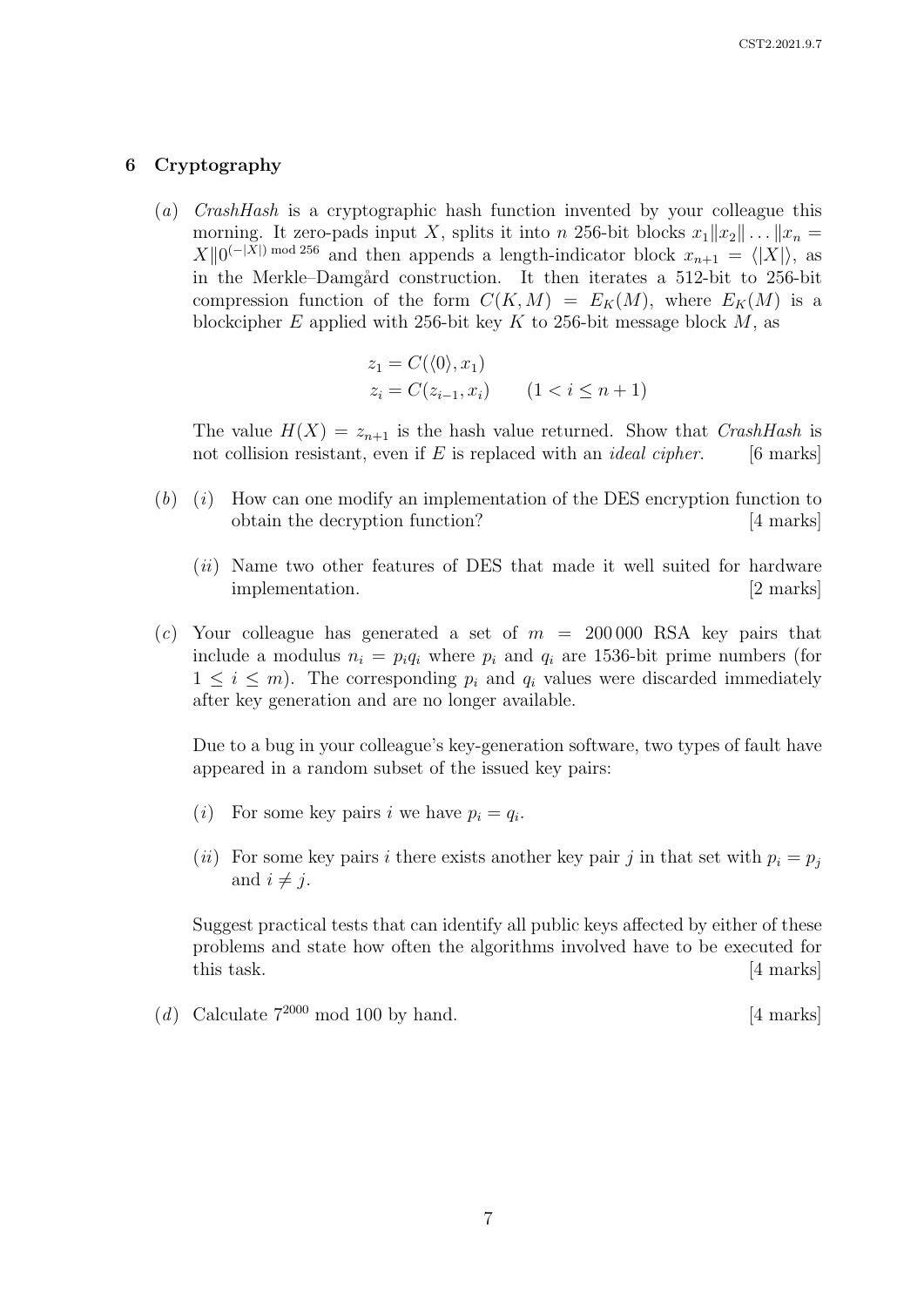#### 7 Denotational Semantics

Say whether the following statements are true or false with justification. You may use standard results provided that you state them clearly.

- (a) For all PCF types  $\tau$  and terms  $M \in \mathrm{PCF}_\tau$ , if  $\llbracket M \rrbracket = \bot_{\llbracket \tau \rrbracket}$  then  $M \cong_\mathrm{ctx} \Omega_\tau : \tau$ . [4 marks]
- (b) For all PCF types  $\tau$  and terms  $M \in \mathrm{PCF}_{\tau}$ , if  $\llbracket M \rrbracket = \perp_{\llbracket \tau \rrbracket}$  then  $M \nsubseteq_{\tau}$ . [4 marks]
- (c) For all PCF types  $\tau$  and terms  $M \in \mathrm{PCF}_{\tau}$ , if  $M \cong_{\text{ctx}} \Omega_{\tau} : \tau$  then  $M \not\downarrow_{\tau}$ . [4 marks]
- (d) For all PCF types  $\tau$  and terms  $M \in \mathrm{PCF}_{\tau}$ , if  $M \nsubseteq_{\tau} \mathbb{R}$  then  $M \cong_{\text{ctx}} \Omega_{\tau} : \tau$ . [*Hint*: Recall the extensionality properties of contextual equivalence.]

[4 marks]

(e) For all PCF types  $\tau$  and terms  $M \in \text{PCF}_{\tau}$ , if  $M \cong_{\text{ctx}} \Omega_{\tau} : \tau$  then  $\llbracket M \rrbracket = \bot_{\llbracket \tau \rrbracket}$ .<br>[4 marks] [ $Hint: Recall the parallel-or test functions.]$ ]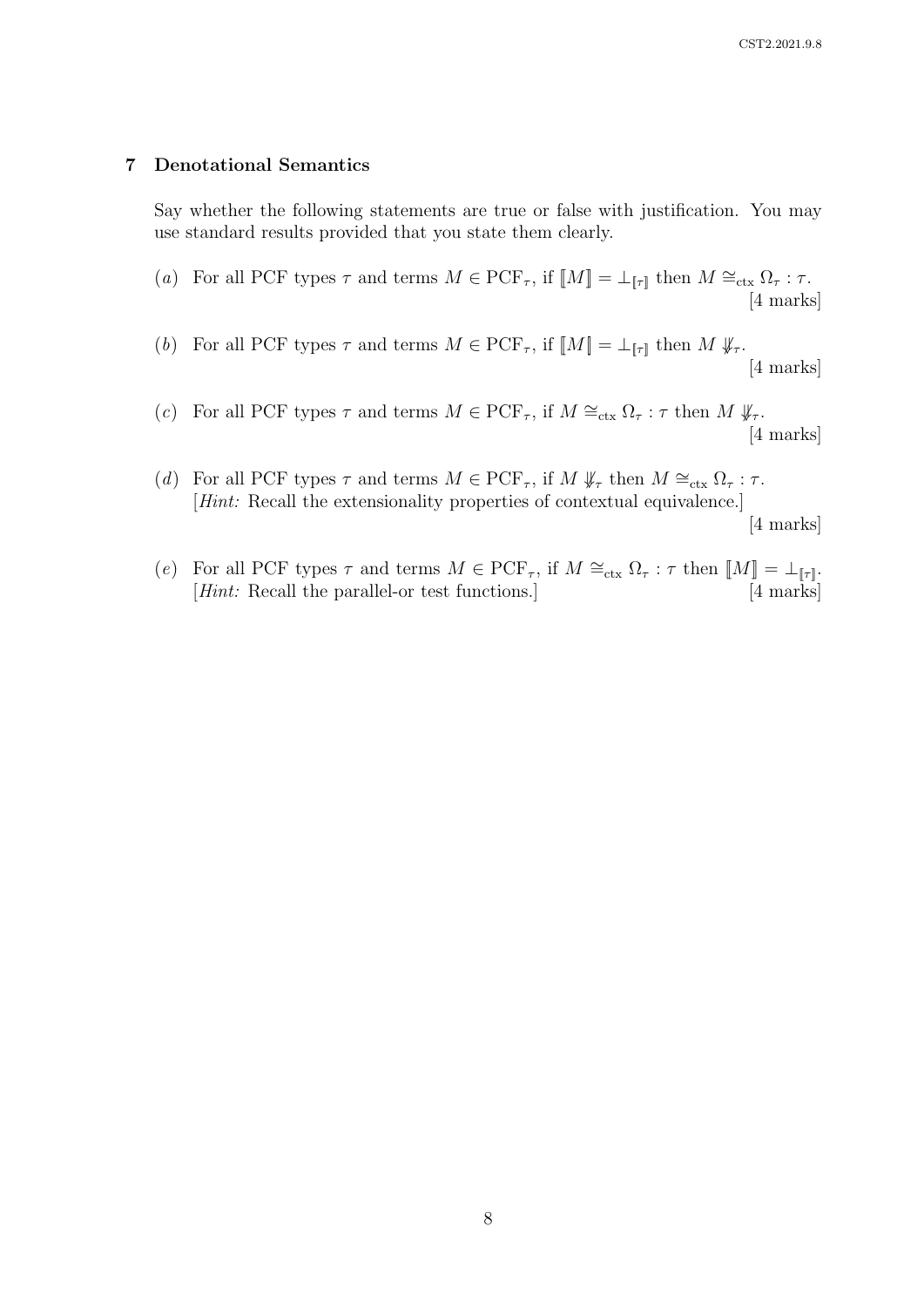#### 8 Hoare Logic and Model Checking

We consider the CTL temporal logic over atomic propositions  $p \in AP$ :  $\psi \in$  StateProp ::=  $\bot \mid \top \mid \neg \psi \mid \psi_1 \wedge \psi_2 \mid \psi_1 \vee \psi_2 \mid \psi_1 \rightarrow \psi_2 \mid p \mid A \phi \mid E \phi$ ,  $\phi \in \mathsf{PathProp} ::= \mathsf{X} \ \psi \mid \mathsf{F} \ \psi \mid \mathsf{G} \ \psi \mid \psi_1 \ \mathsf{U} \ \psi_2.$ 

(a) Alice (a), Bob (b), and Carol (c) are bank tellers. They sit at their till  $(t)$ , until they need to give money to their customers, which they can do in gold  $(g)$ or silver (s) coins, which are stored in two different vaults. Each vault needs two tellers to turn keys simultaneously, but if it determines that there are more than two tellers present, it locks itself and phones the police. Once they have retrieved the coins, they can return with coin (r). This yields atomic propositions  $AP = Pers \times Loc$ , where  $Pers ::= a | b | c$  and  $Loc ::= t | g | s | r$ , so that for example a state labelled with  $\{at, bs, cr\}$  is one where Alice is at her desk, Bob is waiting to open the silver vault, and Carol is returning with coin. Give CTL formulas for

| (i) | Alice repeatedly serves clients with coins.                         | [2 marks] |
|-----|---------------------------------------------------------------------|-----------|
|     | $(ii)$ When Bob picks a vault, he stays there until it gets opened. | [2 marks] |
|     | $(iii)$ Carol is always able to serve clients with coins.           | [2 marks] |

$$
(iv) The vaults never lock.
$$
 [2 marks]

- (b) Explain why Carol's property cannot be expressed in LTL. [2 marks]
- (c) A chemist is trying to determine what can be synthesised from the chemicals they have. They know all possible reactions:  $2 H_2 + O_2 \rightarrow 2 H_2O$ ,  $C + O_2 \rightarrow CO_2$ , etc.
	- $(i)$  Describe a model of reactions from given starting quantities. [3 marks]
	- $(ii)$  Keeping track of the exact amount of chemicals is challenging, so the chemist looks only at whether each is present. Describe such an abstract model, and give a simulation relation between the two models. [4 marks]
	- $(iii)$  State, for each of these two properties, which of the models  $(i)$  and  $(ii)$  is such that if the property holds for it, then it holds for the other: 1/ that dangerous chemicals like CO are never synthesised; 2/ that desirable chemicals like pure gold  $(Au)$  can be synthesised. Explain why. [3 marks]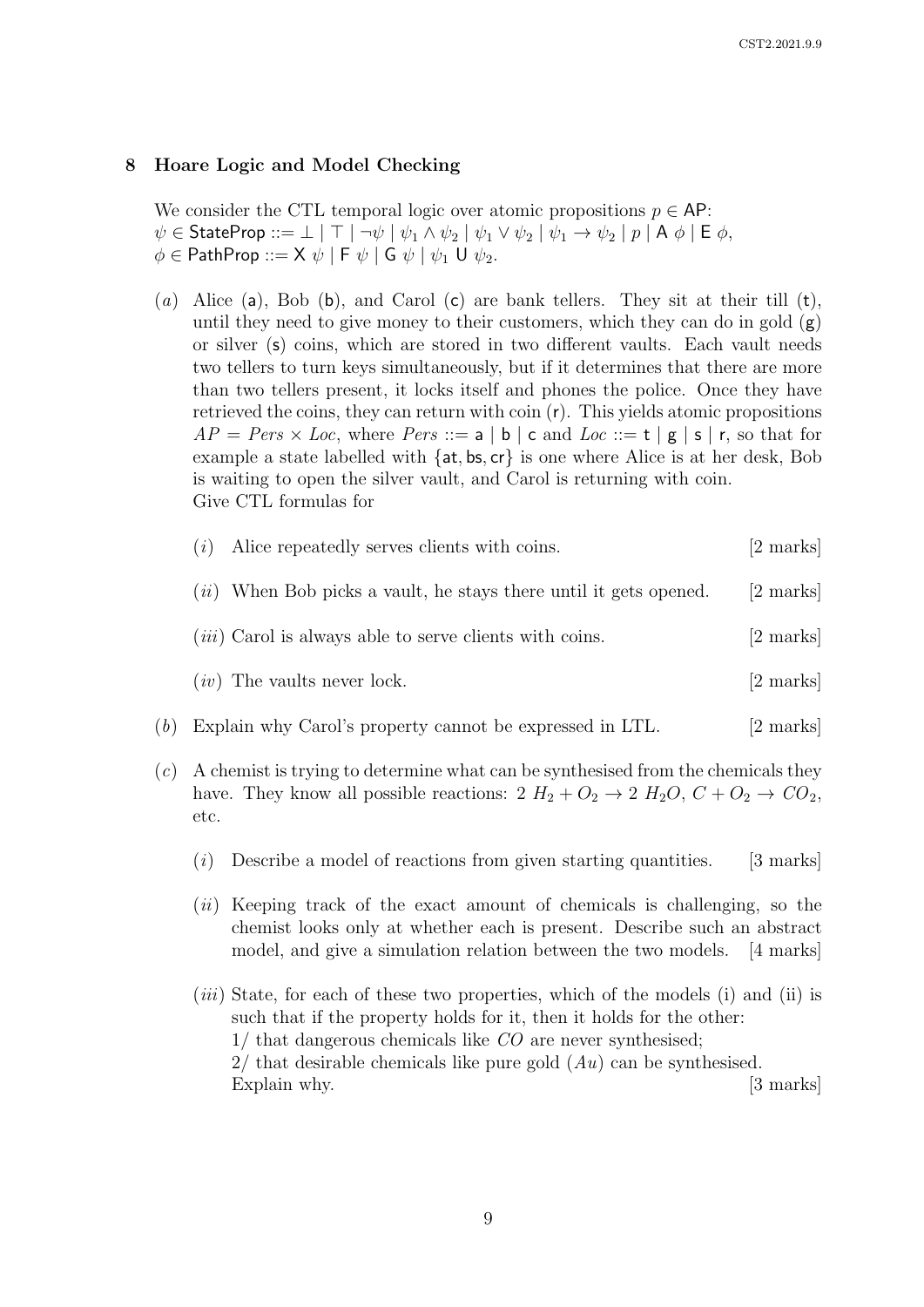## 9 Information Theory

(a) A long-term and self-replicating data storage system based on DNA sequences is being developed. Advantages include huge information density ( $\sim 10^{19}$  bits/cm<sup>3</sup>) and extreme persistence: dinosaur DNA can still be extracted from fossils. The letters A,C,G,T each occur with equal probability, independently, without sequence constraints. Consider sequences consisting of 100 such letters.



- $(i)$  How many sequences are possible, and with what probabilities? [2 marks]
- (ii) Random variable X selects such a sequence. Calculate  $H(X)$ , the entropy of  $X$ , starting from Shannon's definition. [2 marks]
- (iii) Sequence replication may be corrupted such that the last two letters are reproduced randomly in the post-replication sequences, denoted Y . What is the conditional entropy  $H(X|Y)$ , and what is the mutual information  $I(X;Y)$  for this error-prone replication process? [4 marks]  $I(X; Y)$  for this error-prone replication process?
- (b) Financial markets generate daily asset valuations like the time-series  $f(t)$  in the left panel, reflecting the dynamics of greed and fear. But underlying such fluctuating indices there may exist meaningful trends, such as a business cycle (right panel). Write an auto-correlation integral that can extract the coherent quasi-periodic signal on the right from noisy valuations  $f(t)$ , and explain how computing the Fourier transform  $F(\omega)$  of  $f(t)$  makes it efficient. [5 marks]





 $(c)$  Brain tissue contains about  $10^5$  neurones per mm<sup>3</sup>, and each neurone has a single output axon whose length  $r$  (in dimensionless units) before terminating at synapses to other neurones has probability density distribution  $p(r) = e^{-r}$ .



- $(i)$  Define differential entropy h for continuous random variables in terms of general probability density distribution  $p(x)$ , and then calculate the value of h in bits for this axonal length distribution  $p(r) = e^{-r}$ [5 marks]
- $(ii)$  If the axon's branching terminals make altogether about 1,000 synapses (connections) with different neurones within the axonal tree's 1 mm<sup>3</sup> volume, uniformly distributed, roughly how many bits of entropy describe the uncertainty of whether a neurone gets such a connection? [2 marks]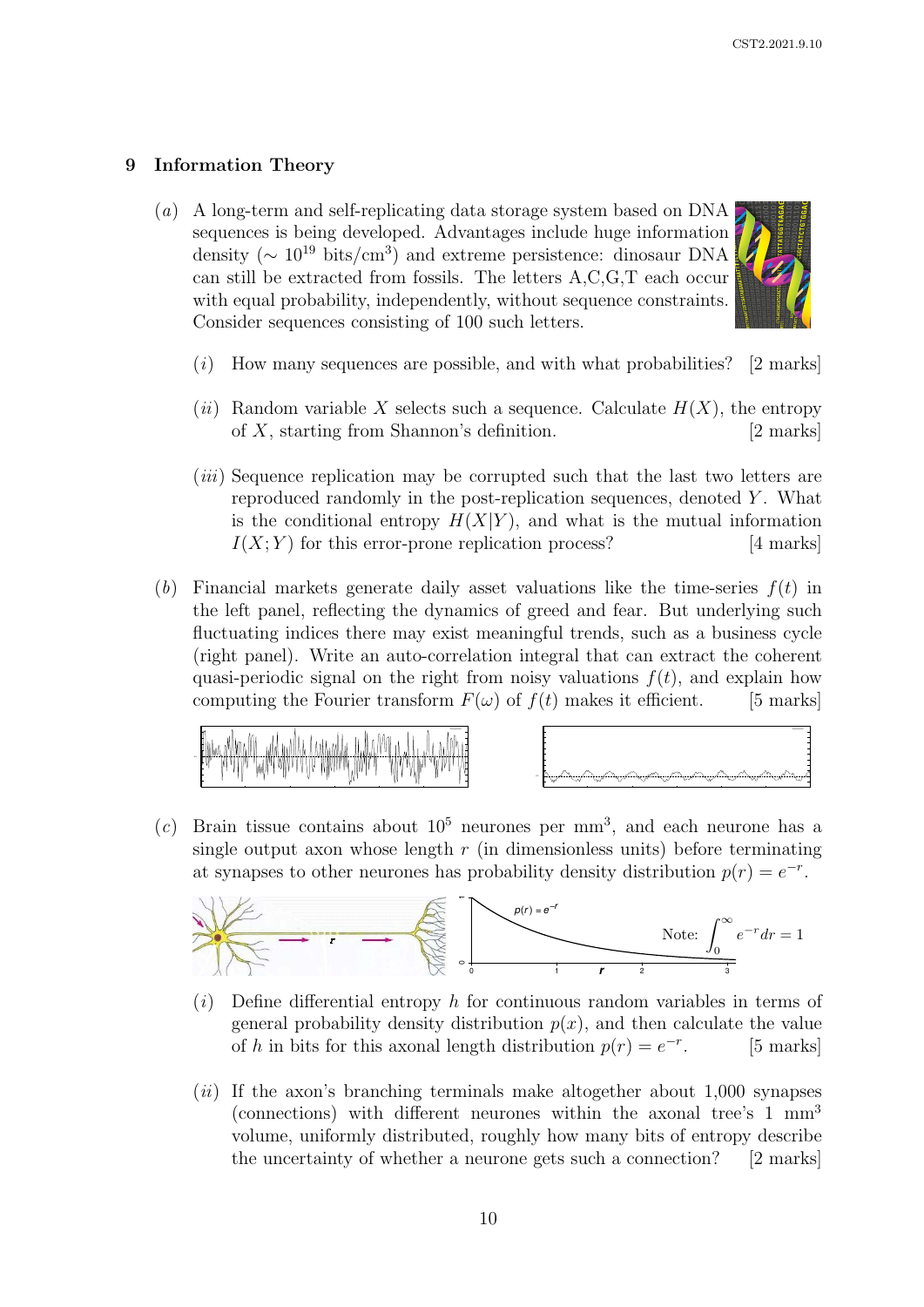#### 10 Machine Learning and Bayesian Inference

Consider the following Bayesian Network:



All random variables (RVs) are Boolean. For an RV R we denote  $R = T$  by r and  $R = F$  by  $\bar{r}$ . We have  $Pr(a) = 0.1$ ,  $Pr(b) = 0.2$ ,  $Pr(d|b) = 0.7$  and  $Pr(d|\bar{b}) = 0.4$ . For the remaining RVs we have

|                  |        |            |                | В              | $\left( \right)$ | Pr(e C, B, D) |
|------------------|--------|------------|----------------|----------------|------------------|---------------|
|                  |        |            | F              | F              | F                | 0.3           |
|                  | В      | Pr(c A, B) | $\,F$          | $\overline{F}$ |                  | 0.5           |
| F                | F      | 0.2        | F              | T              | $\,F$            | 0.6           |
| $\boldsymbol{F}$ | $\tau$ | 0.2        | $\overline{F}$ |                |                  | 0.3           |
|                  | $\,F$  | 0.5        | T              | $\,F$          | $\,F$            | 0.1           |
|                  | $\tau$ | 0.6        | T              | $\,F$          |                  | 0.2           |
|                  |        |            | T              | T              | $\,F$            | 0.1           |
|                  |        |            | T              |                |                  | $0.9\,$       |

In this question you must use the *Variable Elimination* algorithm to compute  $Pr(A|\overline{e})$ . You should begin with the factorisation

$$
Pr(A|\overline{e}) = Pr(A) \sum_{B} Pr(B) \sum_{C} Pr(C|A, B) \sum_{D} Pr(D|B) Pr(\overline{e}|B, C, D).
$$

You should express factors as tables of integers, leaving any necessary normalisation until the final step in Part  $(d)$ .

- (a) Define *conditional independence* of two RVs  $X$  and  $Y$  with respect to a third  $RVZ$ . [2 marks]
- (b) Deduce the factor  $F_{E,\overline{D}}(B,C)$  corresponding to the summation over D. [8 marks]
- (c) Deduce the factor  $F_{E,\overline{D},\overline{C}}(A, B)$  corresponding to the summation over C. [6 marks]
- (d) Complete the computation to find the distribution  $Pr(A|\overline{e})$ . [4 marks]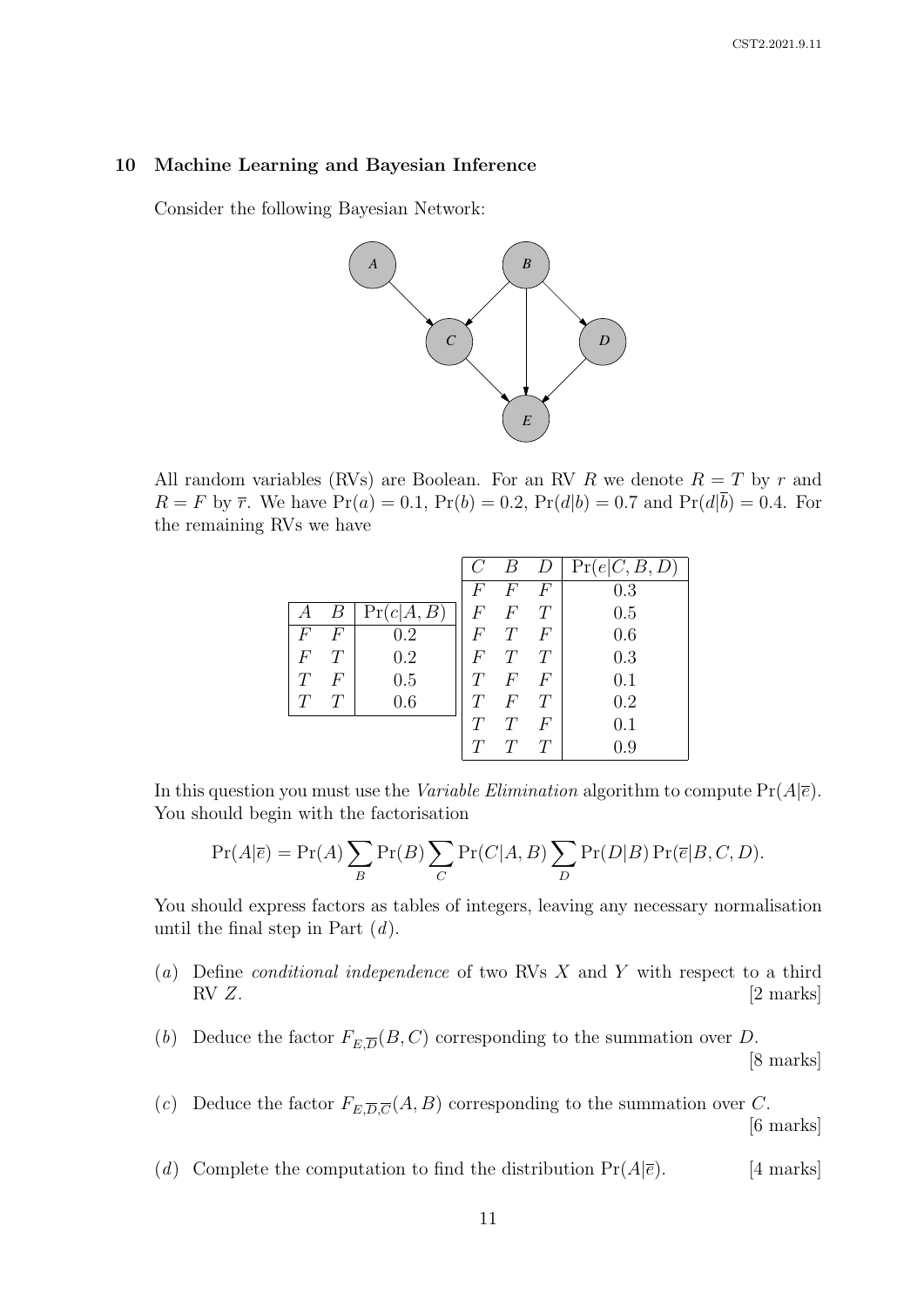#### 11 Mobile and Sensor Systems

- (a) Contrast the measurement of biosignals from conventional medical devices with those from smartphone and wearable device sensors. [5 marks]
- (b) A researcher wishes to screen users for the hand tremor symptom via a smartphone app. They recruit a cohort of people with diagnosed tremor and a control cohort about which nothing is known. The researcher has a smartphone that collects data from its sensors. They give it to each participant and ask them to hold it as still as they can while sitting. The researcher then uses the data captured to develop a tremor classifier that has sensitivity 0.97 and specificity 0.99.
	- $(i)$  Why is getting a high specificity a particular priority for a smartphonebased screening app? [4 marks]
	- $(ii)$  Explain why the prevalence of the disease must also be taken into account in deciding whether to deploy this app, illustrating your answer by considering tremor prevalences of  $0.1\%$  and  $5\%$ . [3 marks]
	- (*iii*) The smartphone app is deployed. It asks users to test their tremor monthly at home, when sitting and trying to hold their phone still. Why might the screening be less effective than expected from the collected data?

[3 marks]

 $(iv)$  The researcher changes the app to do background tremor screening. The app now constantly monitors for the user holding the phone appropriately. When it observes this it captures sensor data and applies the tremor classifier. Discuss the advantages and disadvantages of this approach compared to the previous approach. [5 marks]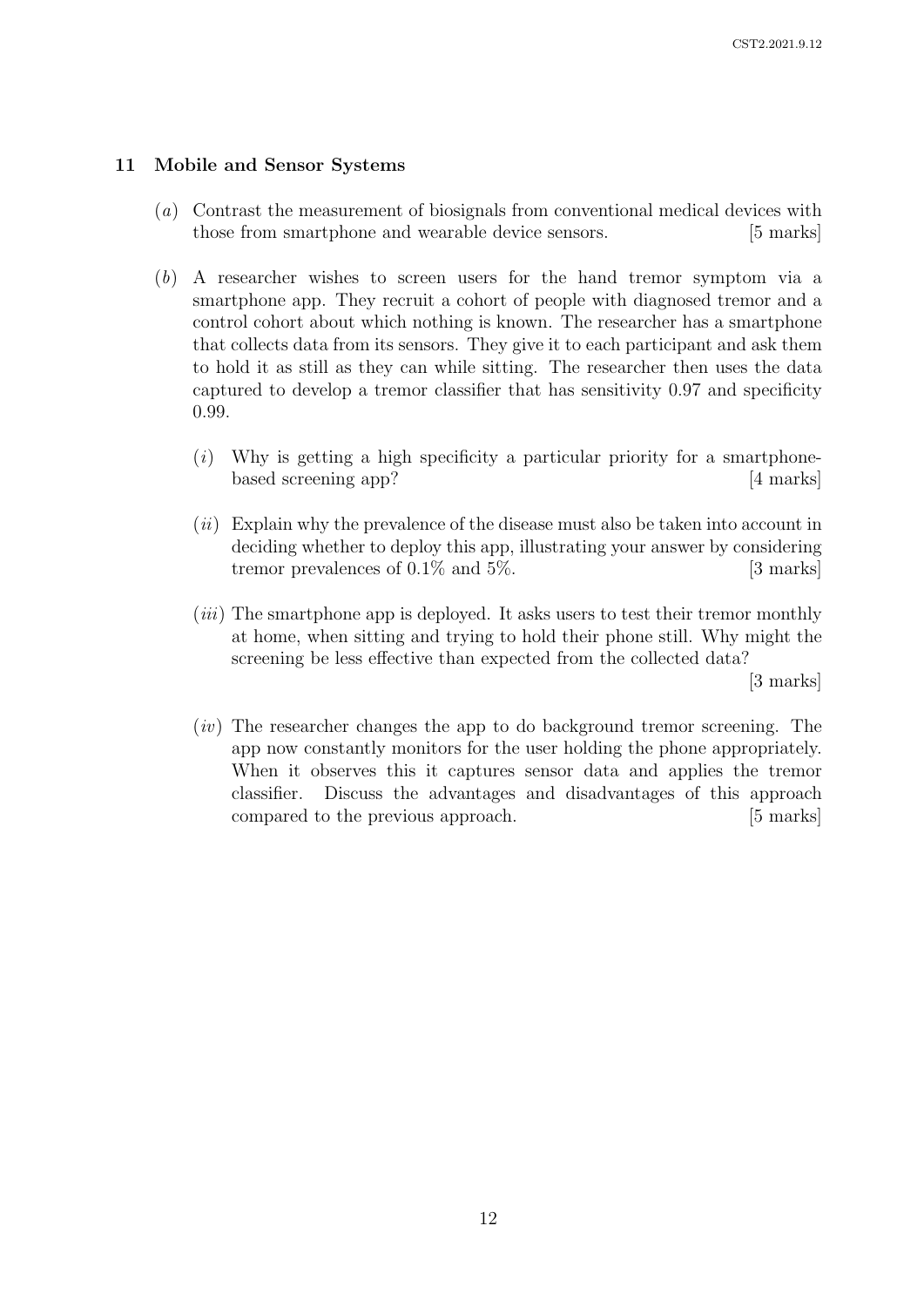#### 12 Optimising Compilers

The following excerpt from a program in C-style code is optimised with a compiler using code-motion transformations. The function read() returns a signed integer from the user.

```
10: a = read();
11: b = read();
12: p = k a;
13: q = kb;14: r = kp;
l5: if (read() > 0) {
16: a = b + 5:
l7: } else {
18: i = 0;l9: while (i < 10) {
110: c = b + 5;
111: **r += *q;
112: i += 1;l13: }
l14: a += c;
l15: }
l16: print(a);
```
- (a) Describe loop-invariant code motion (LICM) and which expresion(s) in the loop above it should move. [2 marks]
- (b) Describe a simple data-flow analysis and a way of using it to identify loopinvariant expressions. Use this to analyse the code above. [5 marks]
- $(c)$  Explain whether all expressions described in Part  $(a)$  are found through the analysis in Part  $(b)$ . [2 marks]
- (d) Describe an analysis that can aid in making LICM more precise in this example. [3 marks]
- $(e)$  Apply the analysis from Part  $(d)$  to the code above and redo the analysis from Part  $(b)$  to show which expressions described in Part  $(a)$  are now found.

[4 marks]

 $(f)$  Describe another *code motion* transformation that could be applied to the code after LICM and show the final code after its application. [4 marks]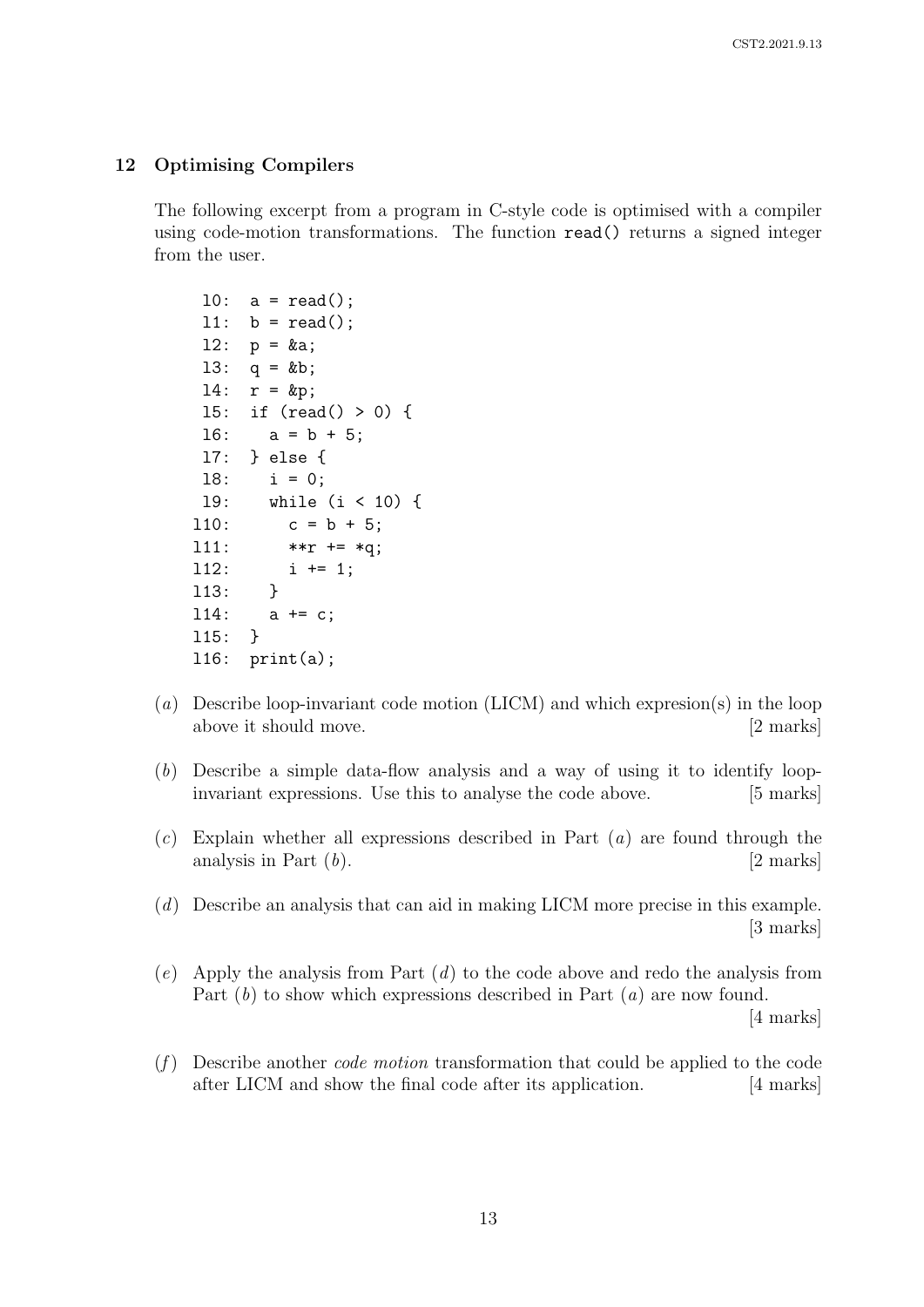#### 13 Principles of Communications

- (a) Multicast routing provides IP packet delivery from a source to a set of receivers. One clear use case for this is for large scale content distribution (e.g. software updates). In such a case, we would expect the end-to-end protocol to provide flow and congestion control. How might such a reliable multicast transport protocol be designed? [10 marks]
- (b) Mobile systems move. In cellular networks, this is can be handled by the radio access network, and measuring signal strength to determine to which cell a handset is best assigned. In the Internet, the IP layer typically hides this information. How might we combine information across layers to make mobile IP routing more efficient? In your discussion, pay attention to problems of software layering, and also of managing the dynamics (e.g. route flapping) in such systems. [10 marks]  $\sim$  [10 marks]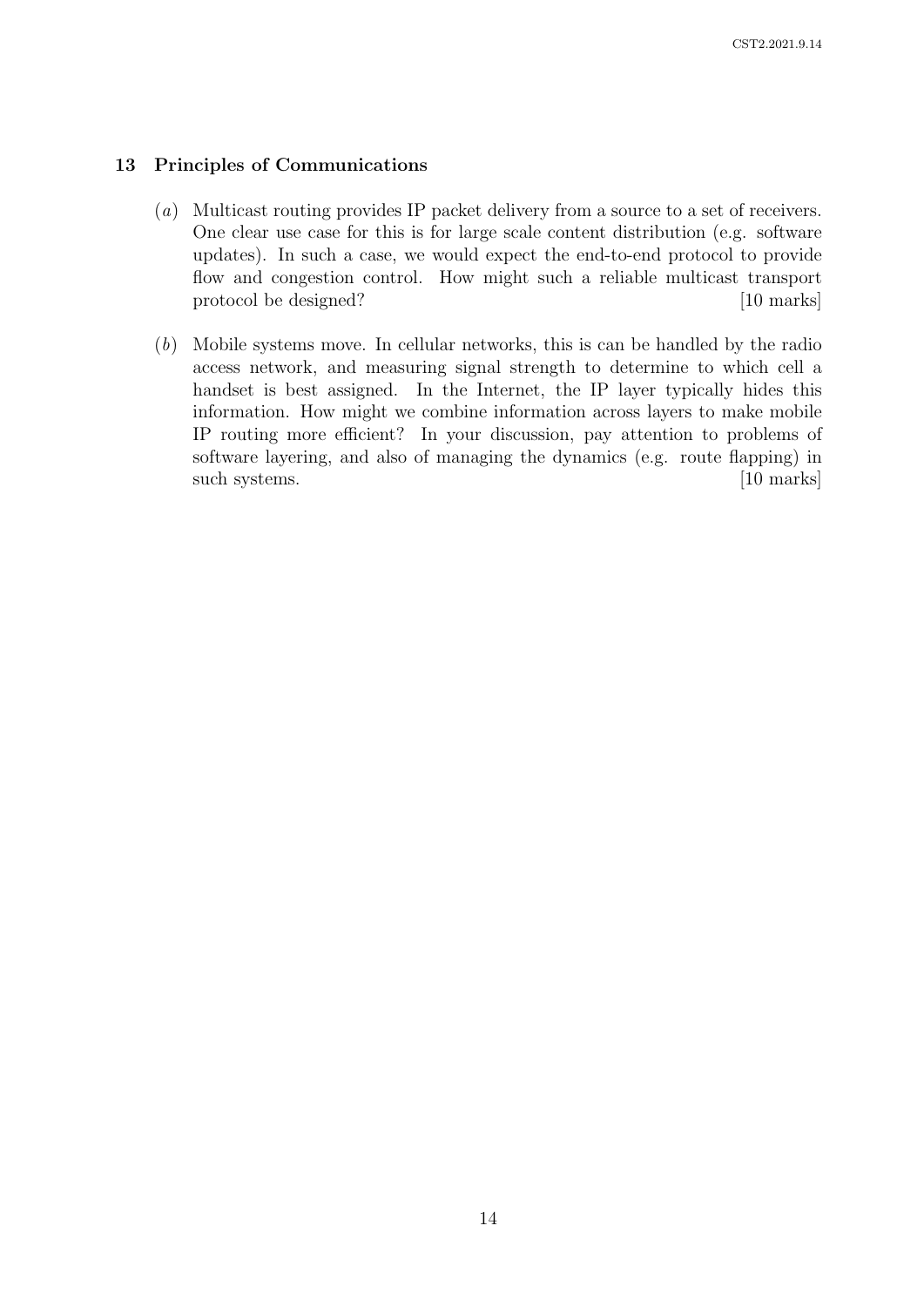#### 14 Quantum Computing

(a) Find the eigenvectors, eigenvalues and spectral decomposition of the observable

 $A = \begin{bmatrix} 0 & 1 \\ 1 & 0 \end{bmatrix}$ 

and give the outcome of measuring the expectation of the observable on the states:

 $(i)$   $|0\rangle$  $(ii) \frac{1}{\sqrt{2}}$  $\frac{1}{2}$   $(|0\rangle - |1\rangle)$  $(iii) \frac{1}{2}$  $\frac{1}{2}|0\rangle +$  $\sqrt{3}$  $\frac{\sqrt{3}}{2}|1\rangle$ 

[8 marks]

(b) A quantum mechanical system has Hamiltonian

$$
H = H_1 + 2H_2
$$

It is desired to use a quantum computer to approximately simulate the operator  $e^{-iHt}$  for some t. It is possible to build quantum circuits  $U_1$  and  $U_2$  to perform the operations

$$
U_1 = e^{-iH_1t}
$$

$$
U_2 = e^{-iH_2t}
$$

Give a circuit, U, consisting of one of more instances of  $U_1$  and  $U_2$  that approximates  $e^{-iHt}$  such that  $e^{-iHt} - U = \mathcal{O}(t^3)$ . Show your calculations to verify that the circuit does indeed achieve this. [8 marks]

(c) Quantum Phase Estimation can be used to estimate the ground state energy of quantum mechanical systems. The Inverse Quantum Fourier Transform is a key component of Quantum Phase Estimation. Give the circuit for the 2-qubit Inverse Quantum Fourier Transform using only gates from the set  ${H, CT, CNOT}$ , where CT is a controlled T gate. [4 marks]